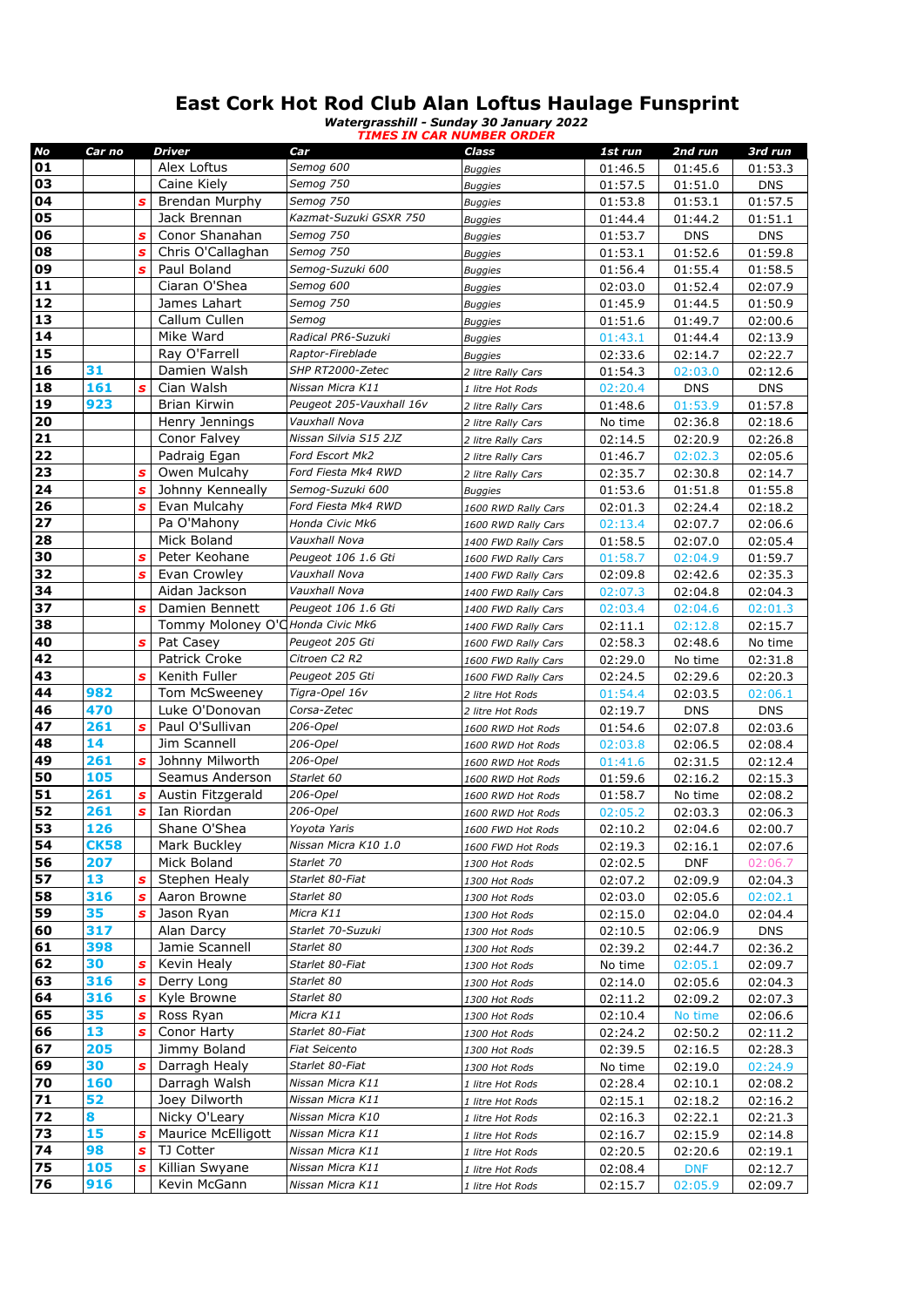## **East Cork Hot Rod Club Alan Loftus Haulage Funsprint**

*Watergrasshill - Sunday 30 January 2022*

|     |             |              |                     |                         | <b>TIMES IN CAR NUMBER ORDER</b> |            |            |            |
|-----|-------------|--------------|---------------------|-------------------------|----------------------------------|------------|------------|------------|
| No  | Car no      |              | Driver              | Car                     | Class                            | 1st run    | 2nd run    | 3rd run    |
| 77  | 98          | S            | Killian Cotter      | Nissan Micra K11        | 1 litre Hot Rods                 | 02:13.2    | 02:16.8    | 02:15.6    |
| 78  | 62          |              | Catherine Walsh     | Nissan Micra K11 1300   | Ladies                           | 02:12.0    | 02:13.5    | <b>DNF</b> |
| 79  |             |              | Jenna Morahan       | Nissan Sunny            | Ladies                           | 02:07.4    | 02:21.6    | 02:17.1    |
| 80  | 59          |              | Nathanya Houlihan   | Nissan Micra K11        | Ladies                           | <b>DNF</b> | <b>DNF</b> | 02:13.1    |
| 82  | 65          |              | Teresa Boland       | Ford Fiesta Mk5         | Ladies                           | 02:18.7    | 02:28.8    | 02:28.4    |
| 83  | 122         |              | Chloe Anderson      | Toyota Starlet 70       | Ladies                           | 02:28.7    | 02:27.6    | 02:35.2    |
| 84  | 12          |              | Elaine Kirwin       | Toyota Starlet 90 1300  | Ladies                           | 02:16.6    | <b>DNF</b> | 02:19.1    |
| 85  | 152         |              | Joe Dilworth        | Ford Focus 1600         | Stocks                           | 02:17.4    | 02:25.7    | 02:24.4    |
| 87  | 207         |              | Charlie McNamara    | <b>BMW Mini</b>         | <b>Stocks</b>                    | 02:10.3    | 02:18.3    | 02:16.3    |
| 88  | 258         |              | Ted McGrath         | Nissan Micra K11        | Junior Modified                  | 02:03.6    | 02:10.1    | 02:07.5    |
| 89  | 973         |              | <b>Toby McGuire</b> | Nissan Micra K11        | 1300 Hot Rods                    | 02:16.6    | 02:15.9    | 02:09.3    |
| 90  | 15          | s            | Dean McElligott     | Nissan Micra K11        | Junior Modified                  | 02:10.6    | 02:20.2    | 02:12.1    |
| 91  | 715         |              | Ronan O'Brien       | Nissan Micra K11        | Junior Modified                  | 02:05.1    | 02:12.5    | 02:11.0    |
| 92  | <b>CW18</b> |              | Nik Gribouska       | Bennett-Opel            | Junior Modified                  | 02:19.7    | 02:23.4    | 02:14.8    |
| 93  | <b>MA24</b> |              | Darragh Kenny       | Berrisford-Opel         | Junior Modified                  | 02:24.0    | <b>DNS</b> | <b>DNS</b> |
| 94  | 916         |              | Cole McGann         | Nissan Micra K11        | Junior Standard                  | 01:59.7    | 02:12.2    | 02:11.3    |
| 95  | 48          |              | Mark Ryan           | Nissan Micra K11        | Junior Standard                  | 02:22.3    | 02:23.6    | 02:21.2    |
| 96  | 443         |              | Luke Buttimer       | Nissan Micra K11        | Junior Standard                  | 02:17.1    | 02:22.1    | 02:19.4    |
| 97  | 525         |              | Luke O'Connell      | Nissan Micra K11        | Junior Standard                  | No time    | 02:28.3    | 02:28.4    |
| 98  | 616         |              | Ronan Sisk          | Nissan Micra K11        | Junior Standard                  | 02:14.0    | <b>DNF</b> | 02:25.6    |
| 99  | 128         |              | <b>Tommy Cronin</b> | Nissan Micra K11        | Junior Standard                  | 02:17.7    | 02:20.4    | 02:20.7    |
| 100 | 30          |              | Aoife Healy         | Nissan Micra K11        | Junior Standard                  | 02:22.4    | 02:23.9    | 02:21.0    |
| 101 | 181         |              | Adam Corbett        | Nissan Micra K11        | Junior Modified                  | No time    | 02:31.6    | 02:09.5    |
| 102 | 116         |              | Daryl Deane         | Nissan Micra K11        | Junior Standard                  | No time    | No time    | 02:26.8    |
| 103 | 158         |              | Aaron Kenneally     | Nissan Micra K11        | Junior Standard                  | 02:33.0    | 02:20.4    | 02:15.2    |
| 104 | 967         |              | Callum O'Shea       | Mazda 323F              | Stocks                           | 02:28.5    | 02:32.9    | 02:16.6    |
| 105 | 204         |              | Davan Leahy         | Nissan Micra K11        | Junior Standard                  | 02:13.7    | 02:16.3    | 02:12.4    |
| 106 | 155         |              | Brian Scannell      | Nissan Micra K11        | Junior Standard                  | 02:11.6    | <b>DNF</b> | <b>DNS</b> |
| 107 | 15          |              | Nathan Graham       | Nissan Micra K11        | Junior Modified                  | 02:18.0    | 02:21.4    | 02:25.9    |
| 108 | 531         |              | Ger Hartigan        | Nissan Micra K11        | Junior Standard                  | 02:15.3    | 02:23.4    | 02:19.1    |
| 109 | 921         |              | James Corbett       | Nissan Micra K11        | Junior Standard                  | 02:42.0    | 02:41.8    | 02:23.2    |
| 110 | 115         |              | James Deane         | Nissan Micra K11        | Junior Standard                  | 02:11.6    | 02:14.2    | 02:11.4    |
| 111 | 225         |              | Conor Burke         | Nissan Micra K11        | Junior Standard                  | 02:18.5    | 02:26.5    | 02:34.0    |
| 112 | 252         | s            | Daniel Fitzgerald   | Nissan Micra K11        | Junior Standard                  | 02:20.0    | 02:25.0    | 02:29.1    |
| 113 | 150         |              | Jack Roche          | Nissan Micra K11 4 dr   | Junior Standard                  | 02:39.3    | 02:30.2    | 02:31.0    |
| 114 | 252         | $\mathbf{s}$ | Harry Ellis         | Nissan Micra K11        | Junior Standard                  | 02:16.6    | 02:22.4    | 02:22.8    |
| 115 | 126         |              | Sherise O'Shea      | Nissan Micra K11        | Junior Standard                  | <b>DNS</b> | <b>DNS</b> | <b>DNS</b> |
| 116 | 212         |              | <b>Emily Sisk</b>   | Nissan Micra K11        | Junior Standard                  | 02:22.3    | 02:28.5    | 03:00.2    |
| 117 | 33          |              | Sean Ryan           | Nissan Micra K11        | Junior Standard                  | 02:39.1    | 02:39.4    | 02:41.8    |
| 119 | 161         |              | William Walsh       | Nissan Micra K11        | 1 litre Hot Rods                 | 02:12.0    | 02:20.1    | 02:11.3    |
| 120 | 384         |              | Tomas White         | Nissan Micra K11        | Junior Standard                  | 03:07.1    | 02:22.5    | 02:22.3    |
| 121 | 105         | s            | Richie Power        | Nissan Micra K11        | 1 litre Hot Rods                 | 02:08.5    | 02:11.0    | 02:10.4    |
| 122 | 416         |              | Shane Hickey        | Nissan Micra K11        | 1 litre Hot Rods                 | 02:10.1    | DNS        | DNS        |
| 123 |             | s            | Ricky Mullane       | Vauxhall Nova           | 1400 FWD Rally Cars              | 02:26.9    | 02:28.0    | 02:30.6    |
| 124 | 53          |              | Dean Deasy          | Nissan Micra K11        | Junior Standard                  | 02:07.2    | 02:28.1    | 02:46.2    |
| 126 |             |              | Joey Lyons          | Ford Fiesta Mk5         | 1400 FWD Rally Cars              | 02:38.5    | 02:11.1    | 02:16.2    |
| 127 | 174         |              | James Sinnott       | Opel Corsa B            | 1600 FWD Rally Cars              | 02:09.6    | 02:14.8    | 02:16.3    |
| 130 | 130         |              | James Deane         | Nissan Silvia S14.9 2JZ | 2 litre Rally Cars               | 02:11.7    | 01:51.8    | 01:54.7    |

|       |         |                                                              | .                                  |
|-------|---------|--------------------------------------------------------------|------------------------------------|
| Notes | Car 93  | DNF first run but time was recorded                          | No time recorded = time of 05:00.0 |
|       | Car 116 | Also recorded as car 212 in first run; time recorded 02:48.8 |                                    |
|       | Car 127 | Also recorded as car 120 in first run; time recorded 01:52.1 |                                    |
|       | Car 63  | Not seen on third run but time recorded                      |                                    |

*s = shared car Blue time set on rerun Purple time set in substitute car*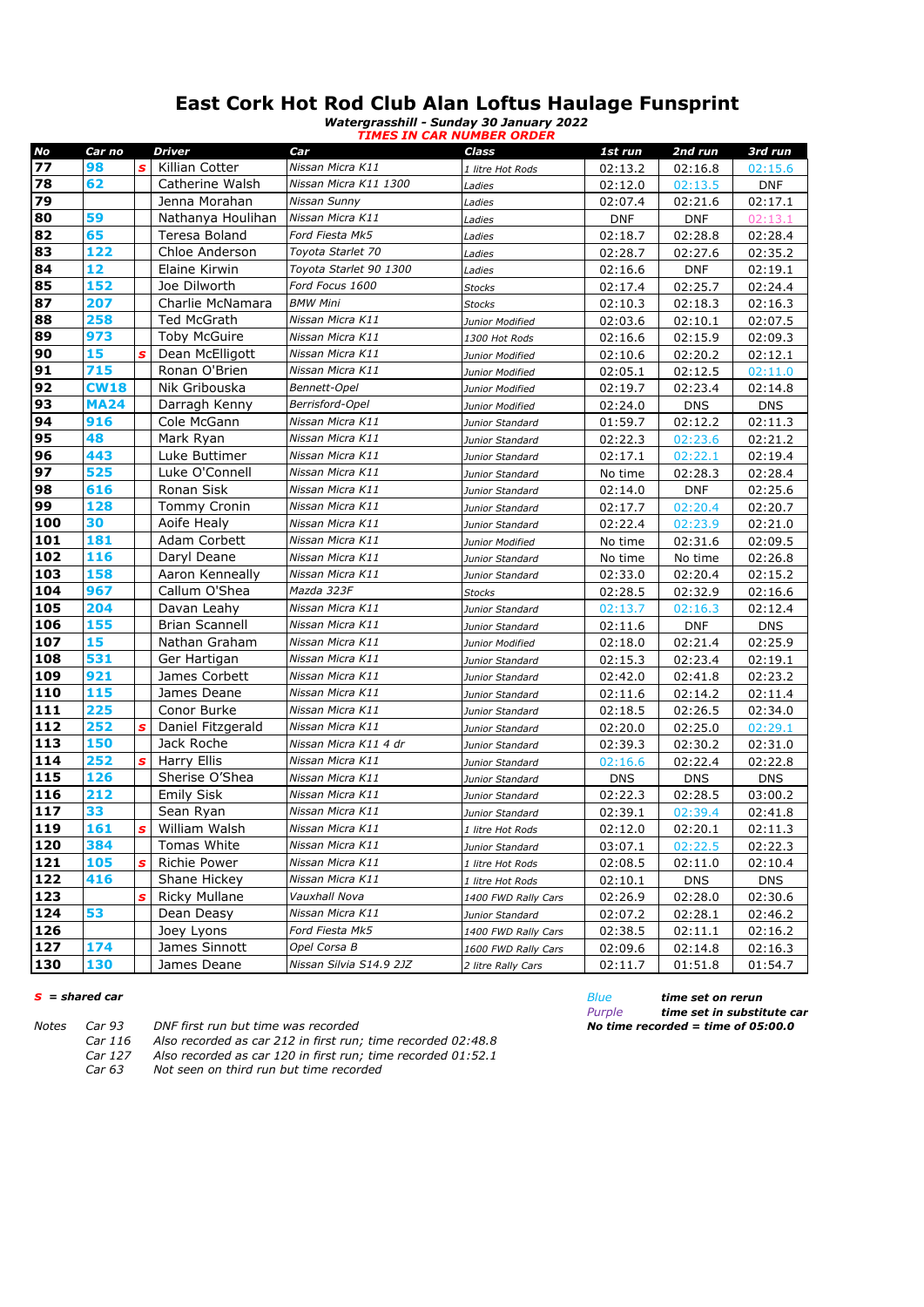| <b>TOTAL</b>                                                        |
|---------------------------------------------------------------------|
| 05:25.4                                                             |
| 08:48.5                                                             |
| 05<br>:44.4                                                         |
| 05<br>:19.7                                                         |
| $\overline{11}$<br>$\overline{53.7}$<br>:                           |
| 05                                                                  |
| :45.5                                                               |
| 05:50.3                                                             |
| 06:03.3<br>3                                                        |
| 05<br>$\overline{c}$<br>$\overline{1}$<br>$\cdot$ <sup>3</sup><br>i |
| 05:41.9                                                             |
| :41.4<br>05                                                         |
| :11.0<br>0 <sub>2</sub>                                             |
| 06:09.9                                                             |
| 12:20.4                                                             |
| 05<br>:40.<br>3                                                     |
| 09:55.4                                                             |
|                                                                     |
| :02.2<br>07                                                         |
| $\overline{0}$ 5:54.6                                               |
| $\overline{07:21.2}$<br>$\overline{ }$                              |
| 05<br>:41<br>$\overline{.2}$                                        |
| 06:43.9                                                             |
| $\cdot$<br>06:27                                                    |
| 06:10.9                                                             |
| 06:03.3                                                             |
| 07:27<br>$\cdot$                                                    |
| 06:16<br>$\overline{\mathcal{L}}$                                   |
| 06:09.3                                                             |
| :39.6                                                               |
| 06                                                                  |
| 10:46.9                                                             |
| 10:00.8                                                             |
| 07<br>:14.4                                                         |
| 06:04.0                                                             |
| 19.7<br>12<br>$\vdots$                                              |
| 06:06.0                                                             |
| 06:18.7                                                             |
| 06:25.<br>5                                                         |
| 06:<br>31<br>$\mathbf{1}$                                           |
| 09:06.9                                                             |
| 14.8<br>06:                                                         |
| $\overline{1}$<br>5.<br>5<br>06:                                    |
| 06:43.0<br>ງ                                                        |
| 09:09.2                                                             |
| 06:21.4                                                             |
| 06:10.7                                                             |
| 23.4<br>06:                                                         |
| 09:17.4                                                             |
|                                                                     |
| 08:00.1                                                             |
| 09:<br>14.8                                                         |
| 06:<br>23.9                                                         |
| 06:27.7                                                             |
| 09:17.0                                                             |
| 07:25.6                                                             |
| : 24.3<br>07                                                        |
| 09:43<br>9                                                          |
| 06:46.7                                                             |
| 06:49.5                                                             |
| $\overline{0}$ 6:59.7                                               |
| 06:47.4                                                             |
|                                                                     |
|                                                                     |
| 07:00.2<br>09:21.1                                                  |
| 06:31.<br>3                                                         |